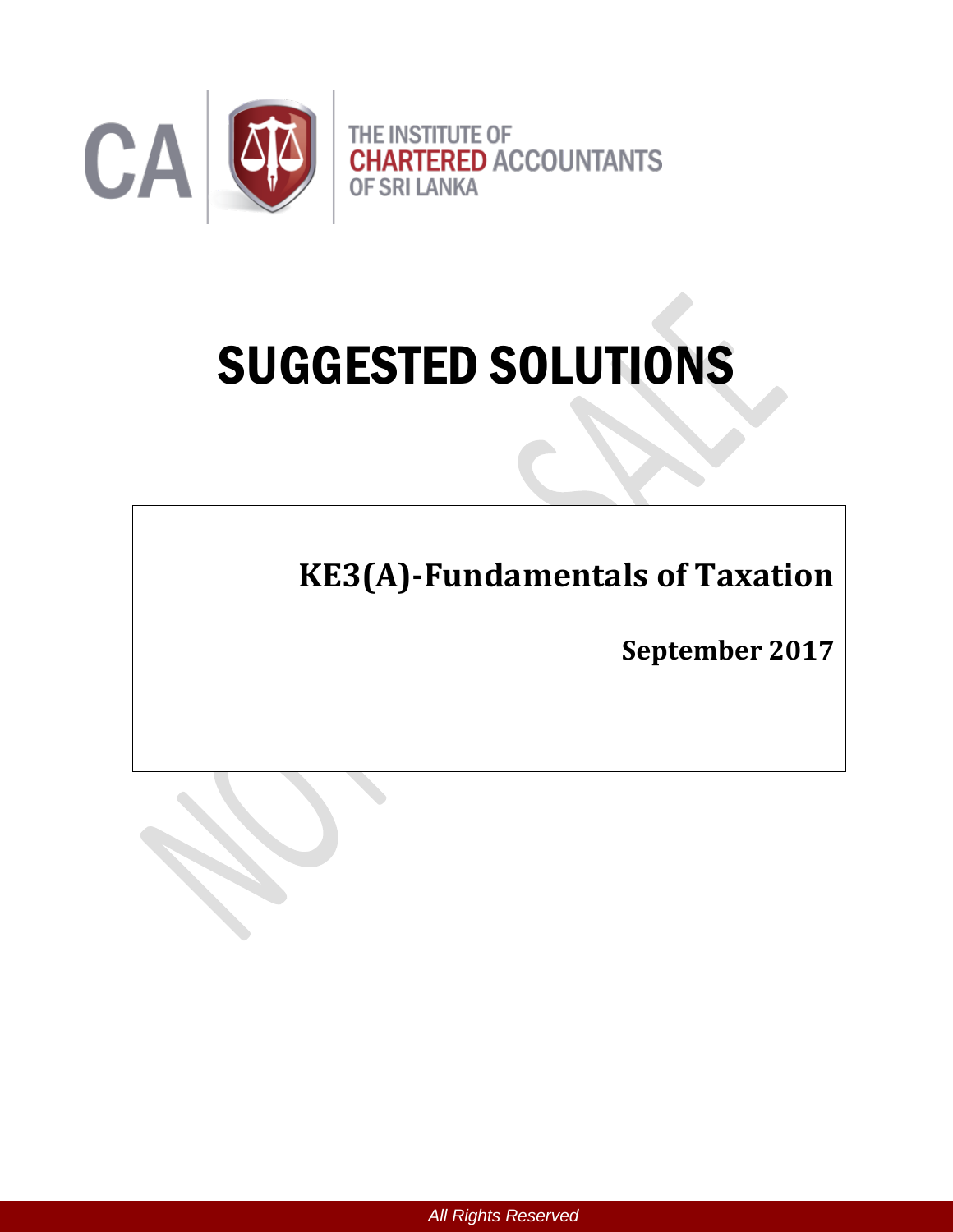# **விடை 01**

**1 (a)**

1.1

கற்கை வெளிப்பா $f<sub>B</sub>: 1.2.2$ 

இலங்கையில் கீழ்வரும் பிரதான வரிகளை இனங்காணல்.

- வருமான வரி
- பெறுமதிசேர் வரி (VAT)
- நாட்டை கட்டியெழுப்பும் வரி $(NBT)$
- பொருளாதார சேவைக் கட்டணம்
- முத்திரைத் தீா்வு
- பங்குக் கொடுக்கல் வாங்கல் அறவீடு (Share Transaction Levy)
- கலால் வரி மற்றும் இறக்குமதி மீதான வரிகள் (Excise Duty and Taxes on Imports)

சரியான விடை: **B** 

1.2

```
கற்கை வெளிப்பா\mathcal{F}_1: 2.2.4
ஒரு தனிநபருக்கும் மூலதன இலாபங்களுக்கும் பிரயோகிக்கக்கூடிய உள்நாட்டு இறைவரிச் சட்டம்
(பிரிவு 13) இன் கீழ் "பல்லின விலக்களிப்புக்களை" (miscellaneous exemptions) இனங்காண்க.
சரியான விடை : A
```
1.3

கற்கை வெளிப்பா $(f)$ :  $3.1.5$ பகிர்வுகள் (distributions) மீதான கம்பனியொன்றின் வரிப் பரிப்பினை விபரிக்குக. சரியான விடை : B

1.4

கற்கை வெளிப்பா $f<sub>B</sub>: 4.2.2$ வலுவான மேன்முறையீடு ஒன்றின் (valid appeal) குணாம்சங்களையும், மேன்முறையீட்டுத் தீர்ப்பனவின் படிமுறைகளையும் நிரற்படுத்துக.

# சரியான விடை : C

1.5

கற்கை வெளிப்பா $f$  : 5.2.1 சிறிய மற்றும் நடுத்தர அளவிலான வியாபாரங்களுக்கு தேசத்தை கட்டியெழுப்பும் வரியின் (NBT) பிரயோகம் பற்றியும் பதிவுசெய்தல் விலக்கெல்லை பற்றியும் (registration threshold) விபரிக்குக. சரியான விடை : D

 $(2 \times 5 =$  மொத்தம்  $10 \text{ } \mu$ ள்ளிகள்)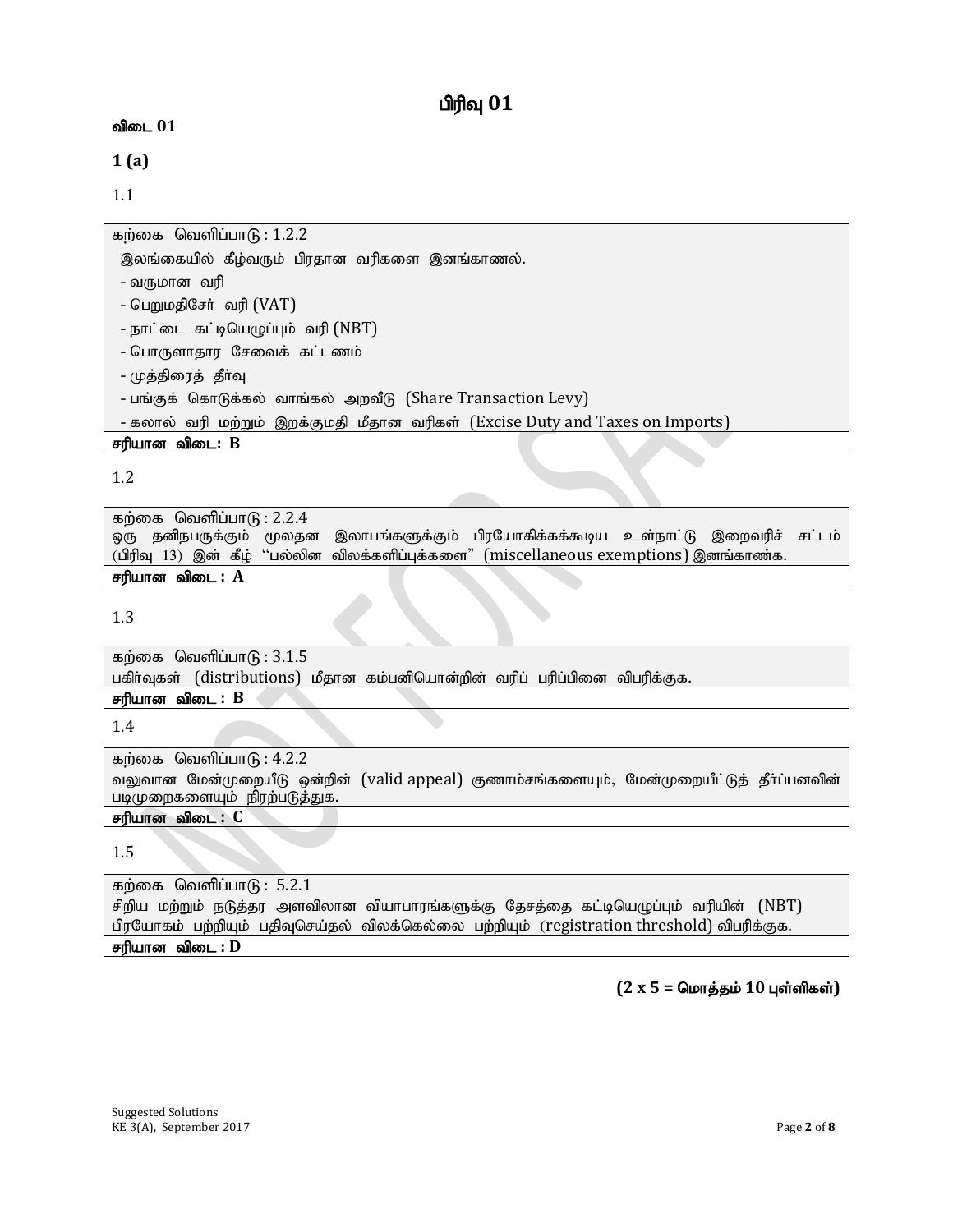**I (b)**

1.6

கற்கை வெளிப்பா $f_5$ : 1.1.1

வரியீட்டின் பொருளாதார மற்றும் சமூக தொழிற்பாடுகளை குறிப்பிடுக.

# சரியான விடை :

#### சமூகத் தொழிற்பாடுகள்

- சமூகம் விரும்பாத செயற்பாடுகளை ஊக்கமிழக்கச் செய்தல்.
- சமூகம் விரும்புகின்ற செயற்பாடுகளை ஊக்குவித்தல்.
- $\bullet$  பணக்கார மற்றும் வறிய மக்களுக்கிடையே வருமானச் சமனின்மையை குறைத்தல்.

#### பொருளாதார தொழிற்பாடுகள்

- அந்நிய மற்றும் உள்நாட்டு முதலீட்டு வழிப்படுத்தல்களை நிர்ணயித்தல்.
- $\bullet$  அந்நிய போட்டிகளிலிருந்து உள்நாட்டுக் கைத்தொழிற்துறையை பாதுகாத்தல்.

#### 1.7

| கற்கை வெளிப்பாடு : $3.1.3$                                                         |                    |  |
|------------------------------------------------------------------------------------|--------------------|--|
| உரிய சட்டநியதிக் கழிவுகளை மேற்கொண்டு கம்பனியொன்றின் சட்டநியதி வருமானம், வரிமதிப்பு |                    |  |
| வருமானம், மற்றும் வரிவிதி வருமானங்களை கணித்தல்.                                    |                    |  |
| சரியான விடை :                                                                      |                    |  |
| வியாபாரத்திலிருந்து சட்டநியதி வருமானம்                                             | 414,650,000        |  |
| பங்கிலாப வருமானம் (விலக்களிப்பு)                                                   |                    |  |
| மொத்த சட்டநியதி வருமானம்                                                           | 414,650,000<br>⋍   |  |
| கழி: பிரிவு 32 இன்கீழ் கழிப்பனவுகள்                                                |                    |  |
| வரிமதிப்பு வருமானம்                                                                | 414,650,000<br>$=$ |  |
| கழி:                                                                               |                    |  |
| தகைமைக் கொடுப்பனவு சமூக செயற்திட்டம் (11 M)                                        |                    |  |
| வரையறுக்கப்பட்டது                                                                  | (10,000,000)       |  |
| வரிவிதி வருமானம்                                                                   | 404,650,000        |  |

#### 1.8

#### கற்கை வெளிப்பா $f<sub>B</sub>$ : 4.4.3

வரி மிகைக்கொடுப்பனவு தொடா்பில் வரியினை மீளப்பெறுவதற்கு வலிதான கோரிக்கையை எவ்வாறு மேற்கொள்ளலாமென சுருக்கமாக குறிப்பிடுக.

#### சரியான விடை :

கொடுப்பனவு மூலமோ அல்லது கழிப்பனவுகளின் காரணமாகவோ மிகையாக வரியினை செலுத்திய நபா் தாம் மிகையை மீளப்பெறுவதற்கு தகுதியுடையவா் என்பதனை ஆணையாளா் நாயகத்திற்கு ஒப்புவிக்கும் வகையில் மிகைக்கொடுப்பனவை மேற்கொண்டமைக்கு போதுமான ஆதாரங்களுடன் வரிமதிப்பாண்டடின் இறுதியிலிருந்து மூன்று ஆண்டுகளுக்கு உள்ளாக எழுத்து மூலமான கோரிக்கையை விடுத்தல் வேண்டும்.<br>.

அவா் அந்தக் கோரிக்கையுடன் திருத்திய திரட்டினை சமா்ப்பித்தல் வேண்டும்.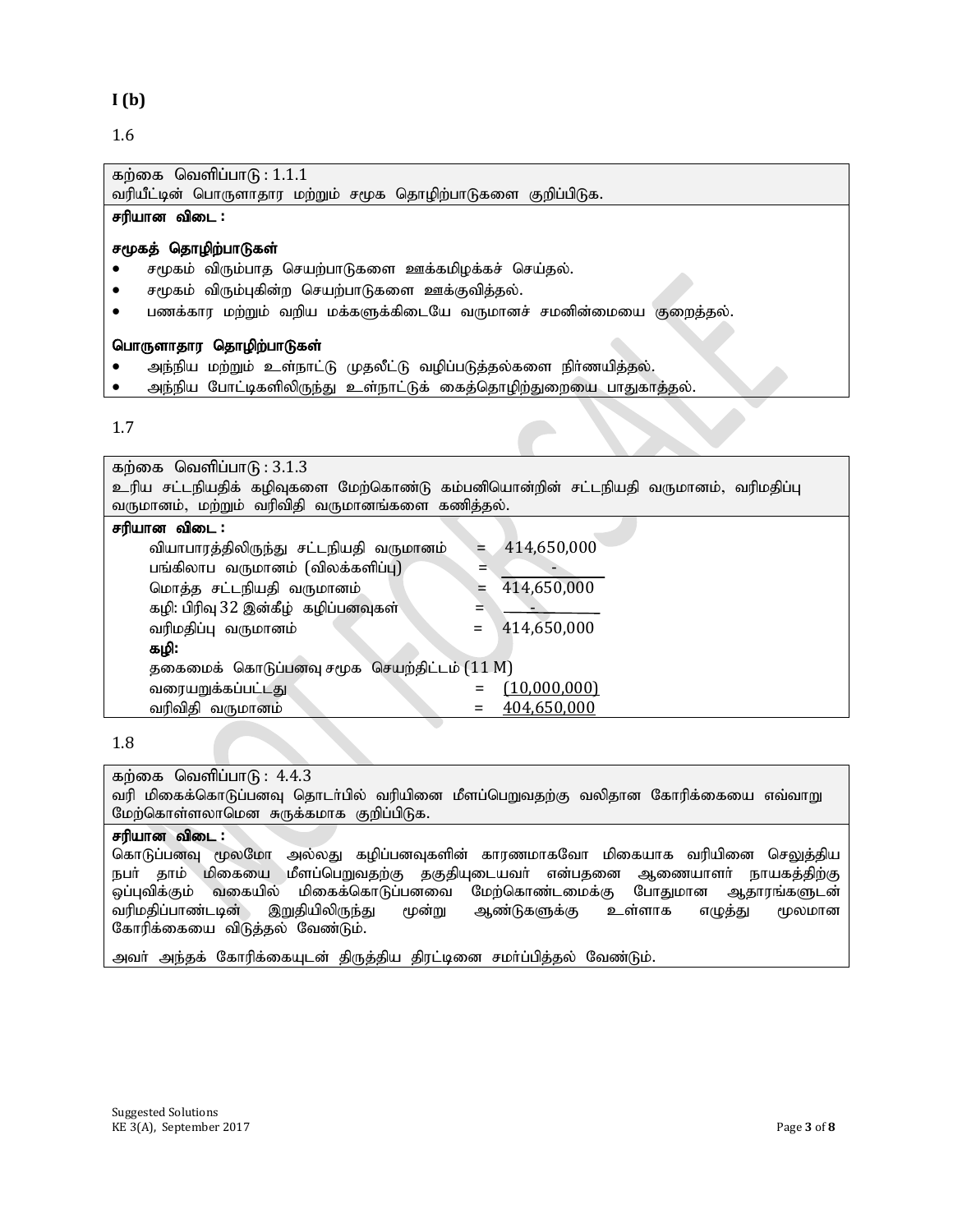1.9

# கற்கை வெளிப்பா $f<sub>B</sub>: 4.5.2$

PAYE திட்டத்தையும் இந்தத் திட்டத்தின் கீழ் தொழில்வழங்குனரின் கடப்பாடுகளையும் விபரிக்குக.

#### சரியான விடை :

- (a) தரப்பட்ட அட்டவணைக்கு அமைய ஊழியரின் ஊதியத்திலிருந்து PAYE கழிக்கப்பட வேண்டும்.
- (b) ஊழியரொருவா் PAYE வரிப் பரிப்புடையவராக மாறி ஏழு நாட்களுக்கு உள்ளாக தொழில்தருனா் அது பற்றி உள்நாட்டு இறைவரி ஆணையாளர் நாயகத்திற்கு (CGIR) அறிவித்தல் வேண்டும்.
- (c) நிறைவேற்று அதிகாரம் அற்ற பணிப்பாளருக்கு அனமதிக்கப்பட்ட ஊதியத்திலிருந்து கீழ்வருமாறு PAYE கழிக்கப்படல் வேண்டும்:
	- பயன்களின் பெறுமதி மாதமொன்றிற்கு ரூபா  $25,000$  இனை அதிகரிக்காவிடில்:  $10\%$ - பயன்களின் பெறுமதி மாதமொன்றிற்கு ரூபா $25,\!000$  இனை அதிகரிப்பின்:  $16\%$
- (d) மாதாந்தம் கழிக்கப்படும் வரி அடுத்த மாதம் 15ந் திகதிக்கு முன்னா் அனுப்பப்படவேண்டும்.
- (e) தொழில்வழங்குனா் சம்பளம் மற்றும் கழித்த வரி பற்றிய முழு விபரங்கள் அடங்கிய சான்றுப் பத்திரத்தை (T10), முடிவடைந்த ஆண்டினை தொடர்ந்து வரும் ஏப்ரல் 30ந் திகதிக்கு முன்பாக ஊழியருக்கு வழங்க வேண்டும். (வரிக்கழிப்புச் சான்றிதழ்).
- (f) தொழிலைவிட்டு விலகும் ஊழியருக்கு வரிக்கழிப்புச் சான்றிதழ் 30 நாட்களுள் வழங்கப்பட வேண்டும்.
- $\left( \text{g} \right)$  ஊழியா் மற்றும் வரிக்கழிப்புப் பற்றிய முழு விபரங்கள் அடங்கிய வருடாந்த பிரகடனத்தை வரி $\left|$ மதிப்பாண்டை தொடர்ந்துவரும் ஏப்ரல் 30ந் திகதிக்குமுன்னர் தொழில்தருனர் அனுப்பவேண்டும்.

1.10

கற்கை வெளிப்பா $f<sub>B</sub>$ : 5.1.2 நேரடியான, சிக்கலற்ற தருநிலையொன்றில் செலுத்தவேண்டிய VAT வரியினை கணித்தல்.

#### சரியான விடை :

| வெளியீட்டு வரி (Output tax)           | 6,765,000 @ $15\%$   1,014,750 |         |
|---------------------------------------|--------------------------------|---------|
| உள்ளீட்டு வரி                         | 517,000                        |         |
| கழி: மோட்டார் கார் மீது செலுத்திய VAT | (45,000)                       |         |
|                                       | 472,000                        |         |
| முன்கொண்டுவரப்பட்ட உள்ளீட்டு வரி      | 16,500                         | 488,500 |
| செலுத்தவேண்டிய VAT                    |                                | 526,250 |

 $(2 \times 5 =$  மொத்தம் : 10 புள்ளிகள்)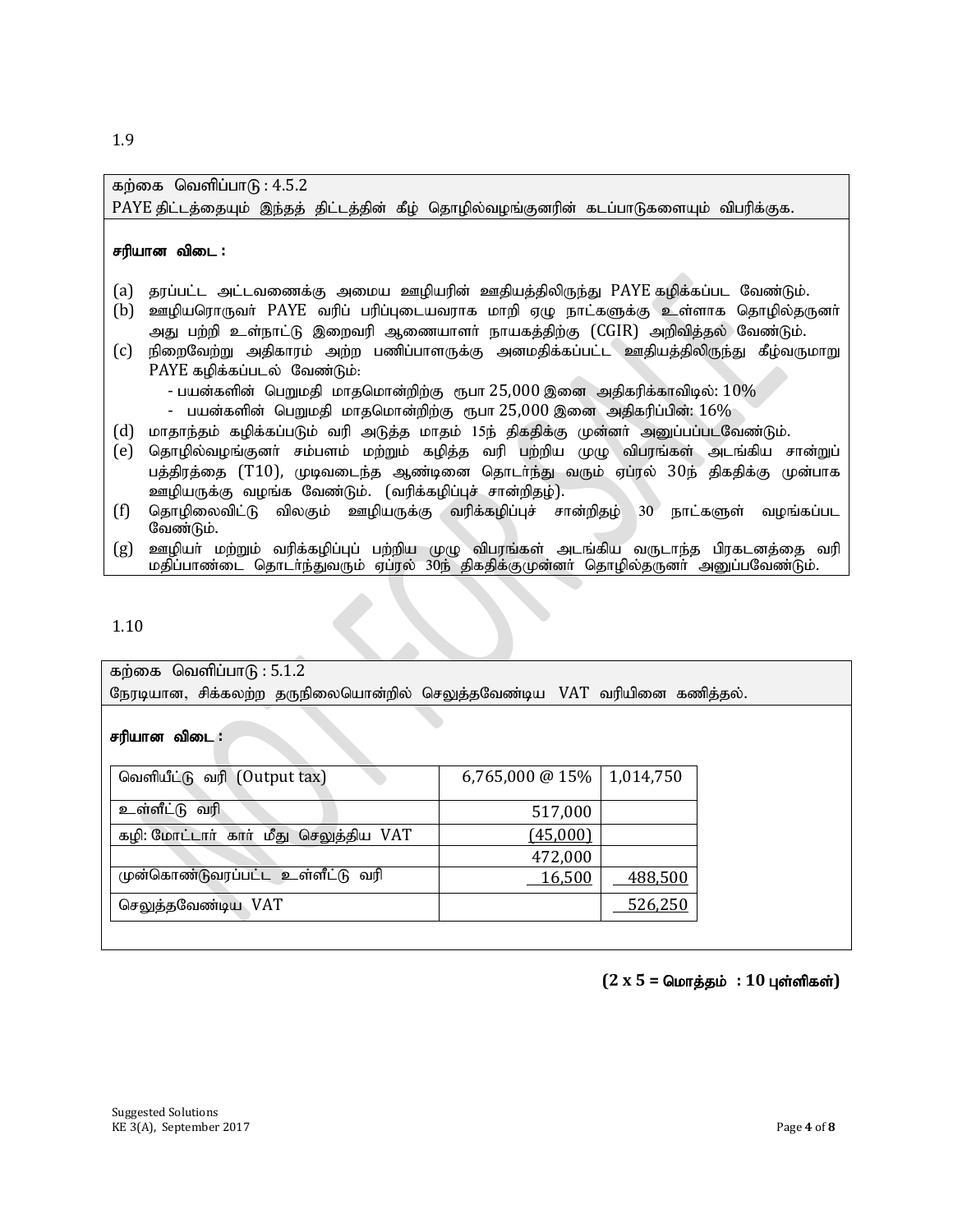# விடை 02

 $p$ ிய கற்கை வெளிப்பாடு:  $3.1$ 

|                                                                                   |           |              | Rs.     |
|-----------------------------------------------------------------------------------|-----------|--------------|---------|
| கணக்குகளின்படி தொழிற்பாட்டு இலாபம்                                                |           | 53,542,000   |         |
| கழி: வட்டி வருமானம் - நிகர                                                        |           |              | 540,000 |
| கூட்டு/கழி:                                                                       |           |              |         |
| முகாமைப் பணிப்பாளருக்கு செலுத்திய களியாட்டப் படி                                  |           | 240,000      |         |
| விளம்பரச் செலவுகள்                                                                | 659,000   |              |         |
| கழி: ஊழியா் ஆட்சோ்ப்பு 100% அனுமதிக்கப்படும்                                      | (75,000)  |              |         |
| விளம்பரத்தின் 25% க்கு மட்டுப்படுத்தப்பட்டது                                      | 584,000   | 146,000      |         |
| அன்பளிப்பு                                                                        |           | 100,000      |         |
| மொத்த வாடகை வருமானம்- வியாபார வருமானப் பகுதி                                      |           |              |         |
| திருத்தம் மொத்த வருமானத்தின் 25% அல்லது உண்மைத்<br>தொகைக்கு மட்டுப்படுத்தப்பட்டது |           |              |         |
| திருத்தச் செலவுகள்                                                                | 300,000   |              |         |
| $25\%$ க்கு வரையறுக்கப்பட்டது $(1,000,000\oslash25\%)$                            | (250,000) |              |         |
| அனுமதிக்கப்படாது                                                                  | 50,000    | 50,000       |         |
|                                                                                   |           | 54,078,000   | 540,000 |
| வியாபாரத்திலிருந்து செம்மையாக்கிய இலாபம்                                          |           | 53,538,000   |         |
| கூட்டு: ஏனைய வருமான மூலங்கள்                                                      |           |              |         |
| வட்டி வருமானம்                                                                    |           |              |         |
| நிகர வட்டி (540,000 x (100/90))                                                   |           | 600,000      |         |
| மொத்த சட்டநியதி வருமானம்                                                          |           | 54,138,000   |         |
| கழி: சட்டநியதிக் கழிப்பனவுகள்                                                     |           |              |         |
| முன்கொண்டுவந்த நட்டங்கள் - ரூபா 1,250,000                                         |           | (1,250,000)  |         |
| மொத்த சட்டநியதி வருமானத்தின் (54,138,000) 35% க்கு<br>மட்டுப்படத்தப்பட்டது        |           |              |         |
| எனவே முழத்தொகையும் கோரப்படும்                                                     |           |              |         |
| வரிமதிப்பு வருமானம்                                                               |           | 52,888,000   |         |
| கழி: தகைமைக் கொடுப்பனவு                                                           |           |              |         |
| அரசாங்கத்திற்கு அன்பளிப்பு (100% அனுமதிக்கப்படும்)                                |           | (100,000)    |         |
| வரிவிதி வருமானம்                                                                  |           | 52,788,000   |         |
| வரிப்பரிப்பு<br>$(55,788,000 \times 28\%)$                                        |           | 14,780,640   |         |
| கழி: வரிச் செலவுப்பதிவுகள்                                                        |           |              |         |
| S.A கொடுப்பனவு                                                                    |           | (12,000,000) |         |
| வட்டி மீதான WHT                                                                   |           | (60,000)     |         |
| செலுத்தவேண்டிய /(மீளப்பெறவேண்டிய) வரி                                             |           | 2,720,640    |         |

 **(**nkhj;jk; **: 10** Gs;spfs;**)**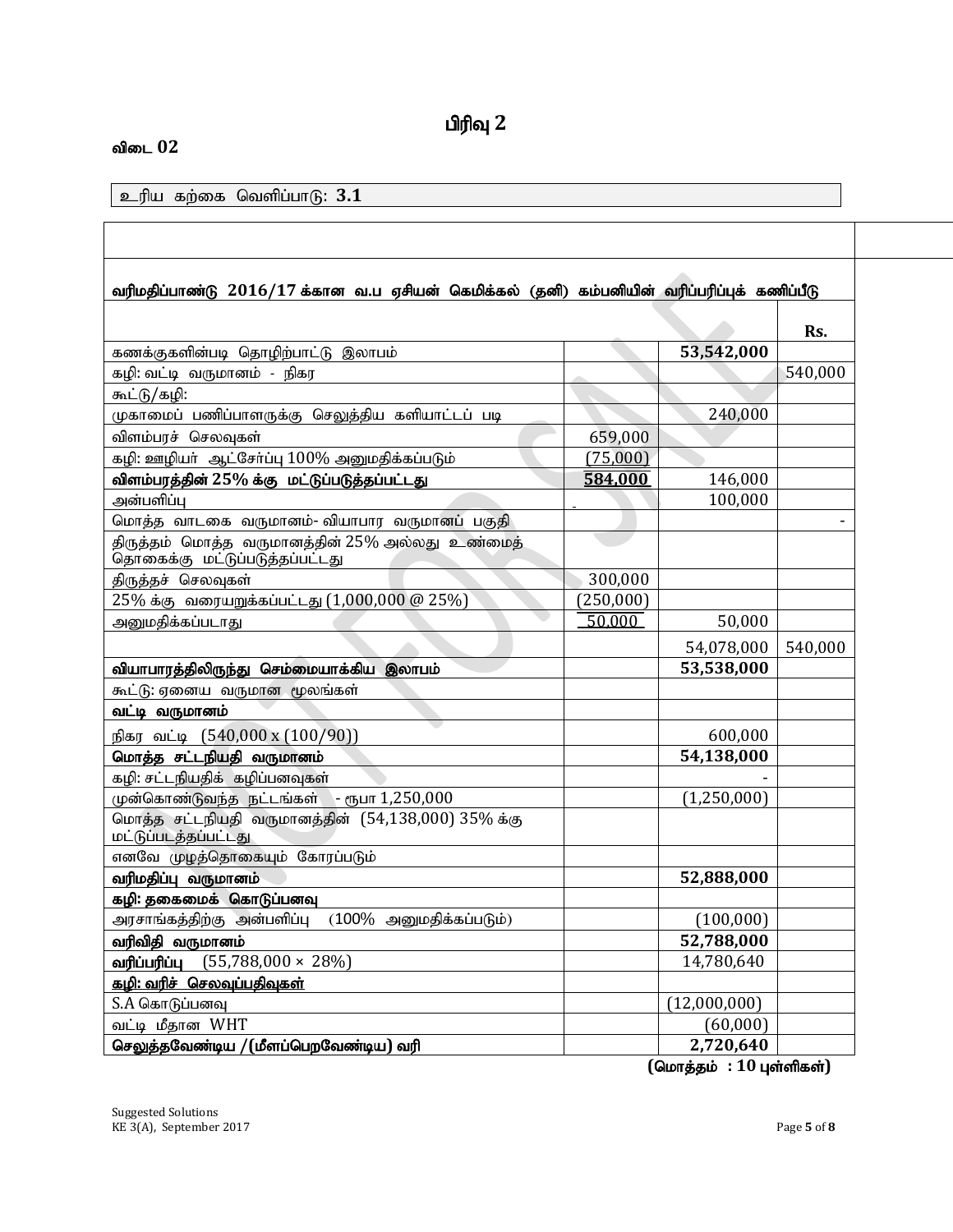# விடை 03

உரிய கற்கை வெளிப்பாடு: 2.2/2.3/2.4

| $z$ yii aliyoo workiin ah $\alpha$ . $z$ . $z$                |           |           |
|---------------------------------------------------------------|-----------|-----------|
|                                                               |           |           |
|                                                               |           |           |
|                                                               | ரூபா      | ரூபா      |
| தொழில் வருமானம்                                               |           |           |
| சம்பளம் – 260,000 x 12                                        |           | 3,120,000 |
| வாகனப் படி - 60,000 x 12 = 720,000                            |           |           |
| வாகனப்படி மாதாந்தம் ரூபா 50,000 விலக்களிப்பு.                 |           | 120,000   |
| $(50,000 \times 12)$ 600,000                                  |           |           |
| வாடகை அறவிடாத குடிமனை                                         |           |           |
| $(200,000+40,000)=$<br>பெறுமதி=RA+சோலைவரி<br>வாடகைப்          |           |           |
| 240,000                                                       |           |           |
| சட்டநியதி எல்லை = $180,000$                                   |           | 180,000   |
| ஆயுட்காப்புறுதிக் கட்டணம் - 3,000 x 12                        |           | 36,000    |
| அங்கீகரித்த நிதியத்திற்கு<br>தொழில்தருனர்<br>பங்களிப்பு       |           |           |
| அனுமதிக்கப்படும்                                              |           |           |
| தொழிலிலிருந்து சட்டநியதி வருமானம்                             |           | 3,456,000 |
| வாடகை வருமானம்                                                |           |           |
| பெற்ற மொத்த வாடகை = $20,000 \times 12 =$<br>240,000           |           |           |
| கழி: சோலைவரி (100,000*10%)<br>10,000                          |           |           |
| 230,000                                                       |           |           |
| கழி:25% திருத்தங்களுக்கு<br>57,500                            |           |           |
| 172,500<br>நிகர வாடகை                                         |           |           |
| $\text{NAV} = (\text{RA*25\%}) 100,000 - 25000 = 75,000$      |           |           |
| நிகர வாடகை NAV யிலும் அதிகமானது.                              |           |           |
|                                                               |           | 172,500   |
| வட்டி வருமானம்                                                |           |           |
| வைப்பிலிருந்து<br>292,500 வட்டி<br>ஆண்டில்<br>நிலையான<br>ரூபா |           |           |
| பெறப்பட்டது. இதில் பிடித்துவைத்தல் வரி கழிக்கப்பட்டதனால்      |           |           |
| இது வரிமதிப்பு வருமானத்தின் பகுதியாகாது.                      |           |           |
| NRFC கணக்கிலிருந்து   -   US\$ 400 வரிவிலக்குப்  பெற்றது      |           |           |
| பங்கிலாப வருமானம்                                             |           |           |
| BOI கம்பனியிலிருந்து பெற்ற நிகர பங்கிலாபம் ரூபா $102,000$     |           |           |
| WHT கழிக்கப்பட்டதனால் வரிமதிப்பு வருமான பகுதியாகாது           |           |           |
| வியாபார வருமானம்                                              |           |           |
| கணக்கிள்படி நிகர இலாபம்                                       | 2,633,000 |           |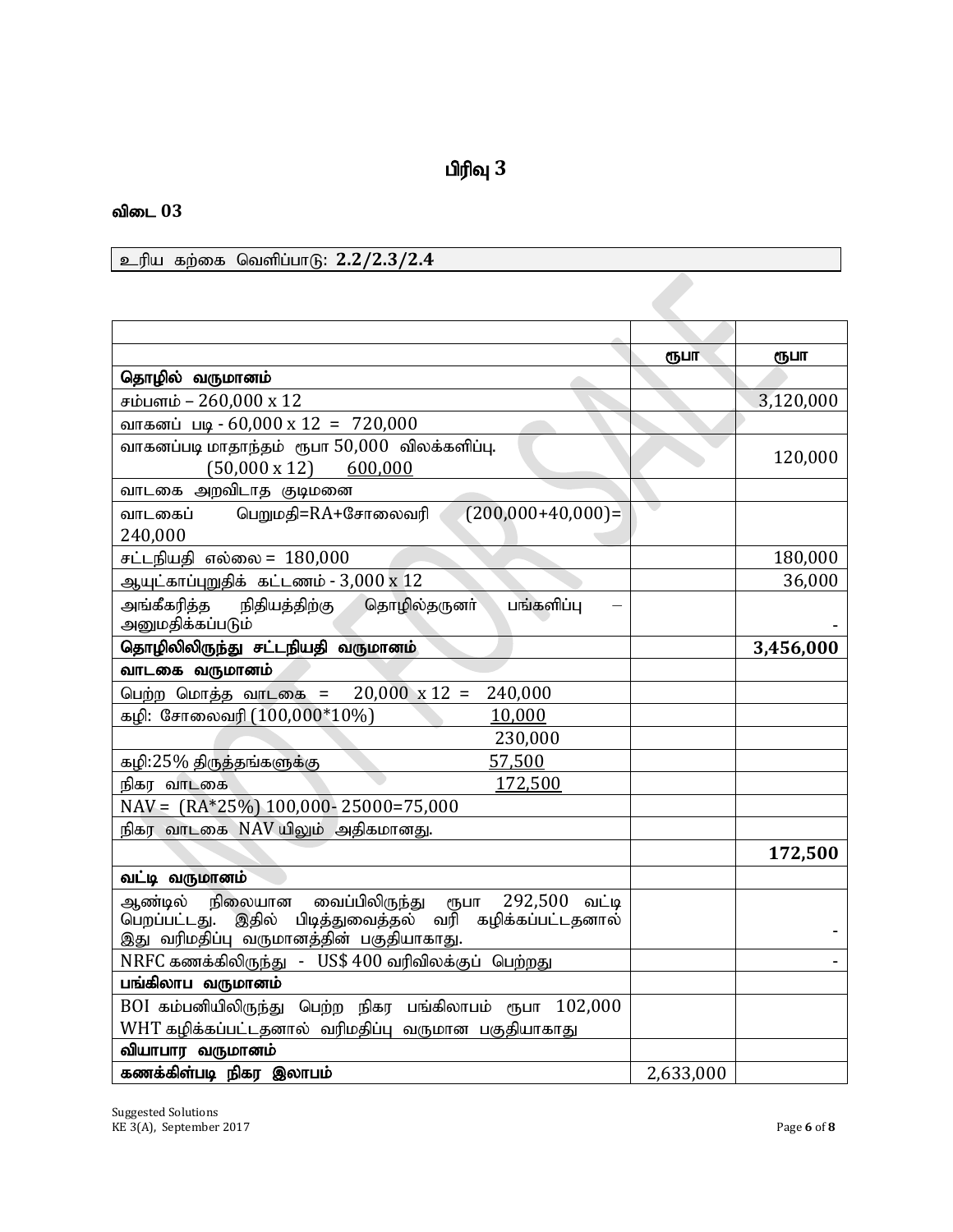| கூட்டு/( கழி):                                                    |                    |            |
|-------------------------------------------------------------------|--------------------|------------|
| கணனி விற்பனை மீதான நட்டம்                                         | 35,000             |            |
| குற்றப்பணமும் தண்டங்களும்                                         | 58,000             |            |
| ஏட்டுத் தேய்மானம் – கணனி                                          | 50,000             |            |
| கணனி மீதான வரிவிதி இலாபம் /(நட்டம்):                              |                    |            |
| 25,000<br>விற்பனைப் பெறுவனவு                                      |                    |            |
| 120,000<br>கழி: கிரயம்                                            |                    |            |
| வரித் தேய்மானம்<br>(30,000)<br>(90,000)                           |                    |            |
| வரி நட்டம்<br>(65,000)                                            | (65,000)           |            |
| பிரதியிட்ட கணனிமீதான மூலதனப் படி $(100,000x\,25\%)$               | (25,000)           |            |
| திருத்தம்: 60,000 /3,000 * 2,500 (தனிப்பட்ட) அனுமதிக்கப்படாது     | 50,000             |            |
| சோலைவரி - 7,500 /3000 x 2500 (தனிப்பட்ட) -<br>அனுமதிக்கப்படாது    | 6,250              |            |
| வாடகை - 120,000/3000*2500                                         | 100,000            |            |
| செம்மையாக்கிய வியாபார இலாபம்                                      | 2,842,250          | 2,842,250  |
| மொத்த சட்டநியதி வருமானம்                                          |                    | 6,470,750  |
| கழி: பிரிவு 32 இன்கீழ் கழிப்பனவுகள்                               |                    |            |
| காருக்காக பெற்ற கடன்மீது செலுத்திய வட்டி அனுமதியில்லை             |                    |            |
| வரிமதிப்பு வருமான்                                                |                    | 6,470,750  |
| கழி: தகைமைக் கொடுப்பனவுகள்                                        |                    |            |
| தொழில் வருமானம் மீது தகைமைக் கொடுப்பனவு                           |                    | (250,000)  |
| மூலதனக்  கொடுப்பனவு –அனுமதிக்கப்படாது                             |                    |            |
| சுகவீனமுற்றோருக்கு அன்பளிப்பு - ரூ. 45,000                        |                    |            |
| ஆயுட்காப்புறுதிக் கட்டணம்<br>$-$ сп <sub>р</sub> . 36,000         |                    |            |
| $(T_5 - 81,000)$                                                  |                    |            |
| வரிவிதி வருமானத்தின் (AI) 1/3 மற்றும் ரூ 75,000/- இரண்டில்        |                    |            |
| குறைந்த தொகைக்கு மட்டுப்பட்டது                                    |                    | (75,000)   |
| தனிப்பட்ட படி                                                     |                    | (500, 000) |
| தொழில் வருமானத்திலிருந்து எதனையும் கழிக்க முடியாது.               |                    |            |
| இவருக்கு ஏனைய மூலங்களிலிருந்து <mark>போதிய வருமானம்</mark>        |                    |            |
| <mark>உள்ளதனால்,</mark> ஆயுட்காப்புறுதிக் கட்டணம் கழிக்கப்படலாம். |                    |            |
| வரிவிதி வருமானம்                                                  |                    | 5,645,750  |
| 500,000 @ 4%<br>$= 20,000$<br>(முதலாவது                           |                    |            |
| 500,000 @ 8%<br>$= 40,000$<br>120,000<br>அடுத்த                   |                    |            |
| 500,000 @ 12%<br>$= 60,000$<br>அடுத்த                             |                    |            |
| வியாபார வருமானம் (பிரிவு 59B)                                     |                    |            |
| $(2,842,250 - 75,000) = 2,767,250@12% = 332,070$                  |                    |            |
| மிகுதி 1,378,500 @ 16% 220,560                                    |                    |            |
| செலுத்தவேண்டிய மொத்த வருமான வரி                                   | 672,630            | 672,630    |
| கழி: வரிச் செலவுப்பதிவுகள்                                        |                    |            |
| சுயமதிப்பீடு<br><b>PAYE</b>                                       | 300,000<br>312,960 |            |
|                                                                   |                    | (612,960)  |
| செலுத்தவேண்டிய<br>(மீளப்பெறவேண்டிய) வரி                           |                    | 59,670     |

 $($ மொத்தம் : 20 புள்ளிகள்)